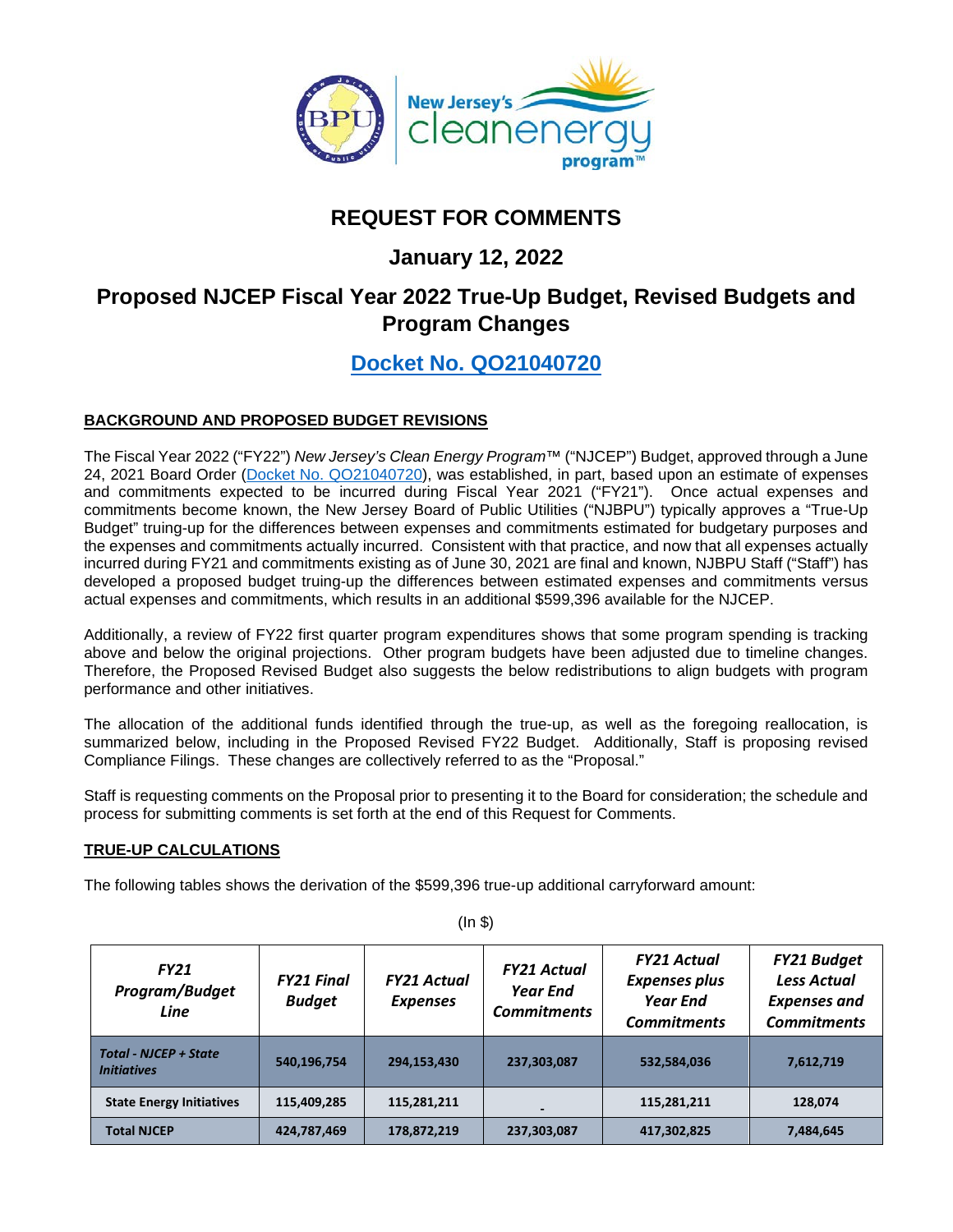| <b>FY21</b><br>Program/Budget<br>Line         | <b>FY21 Final</b><br><b>Budget</b> | <b>FY21 Actual</b><br><b>Expenses</b> | <b>FY21 Actual</b><br><b>Year End</b><br><b>Commitments</b> | <b>FY21 Actual</b><br><b>Expenses plus</b><br>Year End<br><b>Commitments</b> | <b>FY21 Budget</b><br><b>Less Actual</b><br>Expenses and<br><b>Commitments</b> |
|-----------------------------------------------|------------------------------------|---------------------------------------|-------------------------------------------------------------|------------------------------------------------------------------------------|--------------------------------------------------------------------------------|
| <b>Energy Efficiency</b><br><b>Programs</b>   | 311,185,279                        | 135,409,053                           | 181,273,685                                                 | 317,810,256                                                                  | $(6,624,977)*$                                                                 |
| <b>Distributed Energy</b><br><b>Resources</b> | 28,686,309                         | 5,977,956                             | 16,480,330                                                  | 22,458,286                                                                   | 6,228,023                                                                      |
| <b>RE Programs</b>                            | 21,634,749                         | 2,180,831                             | 17,429,346                                                  | 19,610,177                                                                   | 2,024,572                                                                      |
| <b>EDA Programs</b>                           | 130,393                            | 66,254                                |                                                             | 66,254                                                                       | 64,139                                                                         |
| <b>Planning and</b><br>Administration         | 27,302,854                         | 11,886,270                            | 10,118,695                                                  | 22,004,966                                                                   | 5,297,888                                                                      |
| <b>BPU Initiatives</b>                        | 35,847,885                         | 23,351,854                            | 12,001,031                                                  | 35,352,885                                                                   | 495.000                                                                        |

\*This number represents an accounting adjustment that was previously made to reflect the actual year end commitments for the State Facilities Initiative. There is sufficient funding budgeted in FY22 to cover these commitments.

| <b>FY21</b><br><b>Estimated</b><br><b>Uncommitted</b><br>Carryforward | <b>FY21 Budget Less</b><br><b>Actual Expenses</b><br>and Commitments | Difference Between FY21<br><b>Estimated Uncommitted</b><br><b>Carryforward and Actuals</b> | <b>Other Revenues</b><br>(Interest Payments,<br><b>Application Fees, etc.)</b> | <b>Additional</b><br><b>FY21</b><br>Carryforward<br>and Other<br><b>Revenues</b> |
|-----------------------------------------------------------------------|----------------------------------------------------------------------|--------------------------------------------------------------------------------------------|--------------------------------------------------------------------------------|----------------------------------------------------------------------------------|
| 7,404,846                                                             | 7,612,719                                                            | 207,873                                                                                    | 391,524                                                                        | 559,396                                                                          |

\*\*Numbers presented in the above two tables may not add up precisely to totals provided due to rounding.

#### **Budget Table**

The following table shows the Original Budget (approved by the Board in June 2021), the allocation of the \$559,396 in additional carryforward from FY21, the proposed budget revisions, and the resulting Proposed Revised FY22 Budget:

#### **Proposed FY22 True-Up Budget (In \$)**

| <b>FY22 Program/Budget Line</b>        | <b>Initial FY22</b><br><b>Budget</b> | <b>Additional FY21</b><br><b>Carryforward and</b><br><b>Other Revenue*</b> | <b>Line Item</b><br><b>Transfers</b> | <b>Revised FY22</b><br><b>Budget</b> |
|----------------------------------------|--------------------------------------|----------------------------------------------------------------------------|--------------------------------------|--------------------------------------|
| <b>Total NJCEP + State Initiatives</b> | 586,106,880                          | 599,396                                                                    |                                      | 586,706,276                          |
| <b>State Energy Initiatives</b>        | 87,100,000                           |                                                                            |                                      | 87,100,000                           |
| <b>Total NJCEP</b>                     | 499,006,880                          | 599.396                                                                    |                                      | 499,606,276                          |
| <b>Energy Efficiency Programs</b>      | 311,225,053                          |                                                                            | (2,400,000)                          | 308,825,053                          |
| <b>Res EE Programs</b>                 | 31,786,739                           | $\blacksquare$                                                             | (400,000)                            | 31,386,739                           |
| <b>Residential Retrofit</b>            | 17,898,503                           |                                                                            | (2,000,000)                          | 15,898,503                           |
| <b>RNC</b>                             | 12,726,165                           |                                                                            | 1,500,000                            | 14,226,165                           |
| <b>EE</b> Products                     | 1,162,071                            |                                                                            | 100.000                              | 1,262,071                            |
| <b>Res Low Income</b>                  | 45,930,000                           | ۰                                                                          |                                      | 45,930,000                           |
| <b>Comfort Partners</b>                | 45,930,000                           | ۰                                                                          |                                      | 45,930,000                           |
| <b>C&amp;I EE Programs</b>             | 147,934,372                          | $\blacksquare$                                                             | (2,000,000)                          | 145,934,372                          |
| C&I Buildings                          | 130,234,969                          |                                                                            | (6,000,000)                          | 124,234,969                          |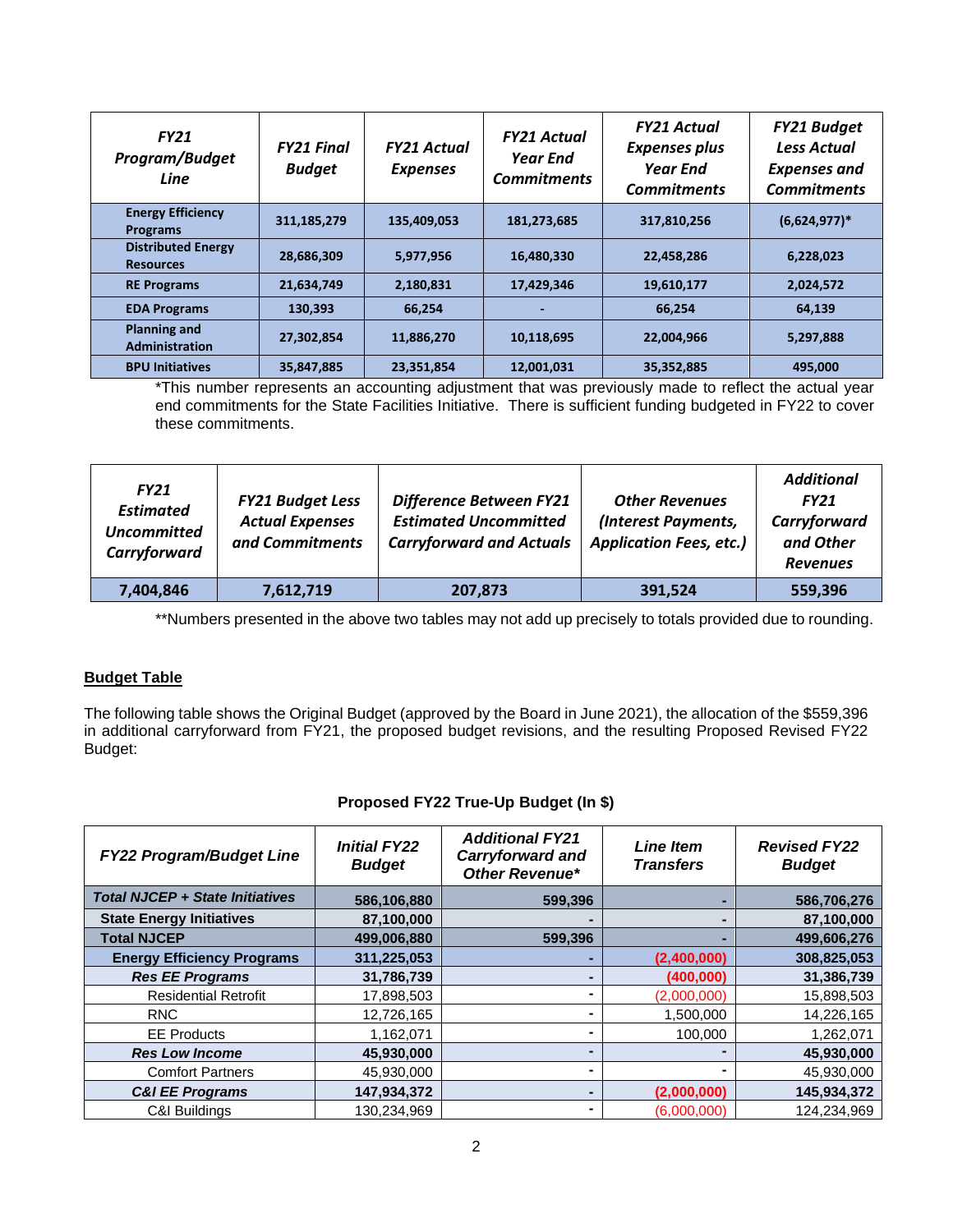| <b>FY22 Program/Budget Line</b>                       | <b>Initial FY22</b><br><b>Budget</b> | <b>Additional FY21</b><br><b>Carryforward and</b><br><b>Other Revenue*</b> | <b>Line Item</b><br><b>Transfers</b> | <b>Revised FY22</b><br><b>Budget</b> |  |
|-------------------------------------------------------|--------------------------------------|----------------------------------------------------------------------------|--------------------------------------|--------------------------------------|--|
| <b>LGEA</b>                                           | 5,075,411                            | $\blacksquare$                                                             |                                      | 5,075,411                            |  |
| <b>DI</b>                                             | 12,623,992                           | $\blacksquare$                                                             | 4,000,000                            | 16,623,992                           |  |
| <b>Energy Efficiency</b><br><b>Transition</b>         | 23,340,494                           |                                                                            |                                      | 23,340,494                           |  |
| <b>State Facilities Initiative</b>                    | 57,733,448                           |                                                                            |                                      | 57,733,448                           |  |
| <b>Acoustical Testing Pilot</b>                       | 4,500,000                            |                                                                            |                                      | 4,500,000                            |  |
| <b>Distributed Energy</b>                             |                                      |                                                                            |                                      |                                      |  |
| <b>Resources</b>                                      | 24,635,545                           |                                                                            |                                      | 24,635,545                           |  |
| CHP - FC                                              | 20,635,545                           |                                                                            |                                      | 20,635,545                           |  |
| Microgrids                                            | 4,000,000                            |                                                                            |                                      | 4,000,000                            |  |
| <b>RE Programs</b>                                    | 29,384,270                           |                                                                            | (100,000)                            | 29,284,270                           |  |
| <b>Offshore Wind</b>                                  | 26,715,262                           |                                                                            | (100,000)                            | 26,615,262                           |  |
| <b>Solar Registration</b>                             | 2,669,008                            |                                                                            |                                      | 2,669,008                            |  |
| <b>EDA Programs</b>                                   | 15,359,085                           |                                                                            |                                      | 15,359,085                           |  |
| <b>Clean Energy</b>                                   |                                      |                                                                            |                                      |                                      |  |
| <b>Manufacturing Fund</b>                             | 109,085                              |                                                                            |                                      | 109,085                              |  |
| <b>NJ Wind</b>                                        | 11,500,000                           |                                                                            |                                      | 11,500,000                           |  |
| <b>R&amp;D Energy Tech Hub</b><br><b>Planning and</b> | 3,750,000                            |                                                                            |                                      | 3,750,000                            |  |
| <b>Administration</b>                                 | 45,510,870                           | 599,396                                                                    | 2,500,000                            | 48,610,266                           |  |
| <b>BPU Program</b>                                    |                                      |                                                                            |                                      |                                      |  |
| <b>Administration</b>                                 | 5,185,000                            |                                                                            |                                      | 5,185,000                            |  |
| <b>Marketing</b>                                      | 13,601,927                           |                                                                            |                                      | 13,601,927                           |  |
| <b>CEP Website</b>                                    | 400,000                              |                                                                            |                                      | 400,000                              |  |
| Program<br><b>Evaluation/Analysis</b>                 | 19,724,922                           | 599,396                                                                    | 2,400,000                            | 22,724,318                           |  |
| <b>Outreach and</b>                                   |                                      |                                                                            |                                      |                                      |  |
| <b>Education</b>                                      | 6,210,000                            |                                                                            | 100,000                              | 6,310,000                            |  |
| Sustainable Jersey                                    | 1,000,000                            |                                                                            | 75,000                               | 1,075,000                            |  |
| <b>NJIT Learning Center</b>                           | 750,000                              |                                                                            |                                      | 750,000                              |  |
| Conference                                            | 700,000                              |                                                                            |                                      | 700,000                              |  |
| Outreach, Website, Other                              | 3,760,000                            |                                                                            | 25,000                               | 3,785,000                            |  |
| <b>Memberships</b>                                    | 389,021                              |                                                                            |                                      | 389,021                              |  |
| <b>BPU Initiatives</b>                                | 72,892,057                           |                                                                            |                                      | 72,892,057                           |  |
| <b>Community Energy</b><br><b>Grants</b>              | 1,000,000                            |                                                                            |                                      | 1,000,000                            |  |
| <b>Storage</b>                                        | 20,000,000                           |                                                                            |                                      | 20,000,000                           |  |
| <b>Electric Vehicle Program</b>                       | 47,392,057                           |                                                                            |                                      | 47,392,057                           |  |
| Plug In EV Incentive<br>Fund                          | 33,388,171                           | $\blacksquare$                                                             | ۰                                    | 33,388,171                           |  |
| <b>CUNJ Administrative</b><br>Fund                    | 3,503,886                            | $\blacksquare$                                                             | ۰                                    | 3,503,886                            |  |
| <b>CUNJ Residential</b><br>Charger Incentive          | 3,000,000                            | $\blacksquare$                                                             | ۰                                    | 3,000,000                            |  |
| <b>EV Grid Assessment</b><br>(EDA)                    | 500,000                              |                                                                            |                                      | 500,000                              |  |
| <b>State Vehicle Fleet</b>                            | 6,000,000                            | $\blacksquare$                                                             | ۰                                    | 6,000,000                            |  |
| <b>Municipal Clean Fleet</b>                          | 1,000,000                            | $\blacksquare$                                                             |                                      | 1,000,000                            |  |
| <b>Workforce Development</b>                          | 4,500,000                            |                                                                            | ٠                                    | 4,500,000                            |  |

\*Other revenue includes interest earnings from the Clean Energy Fund and EDA Programs.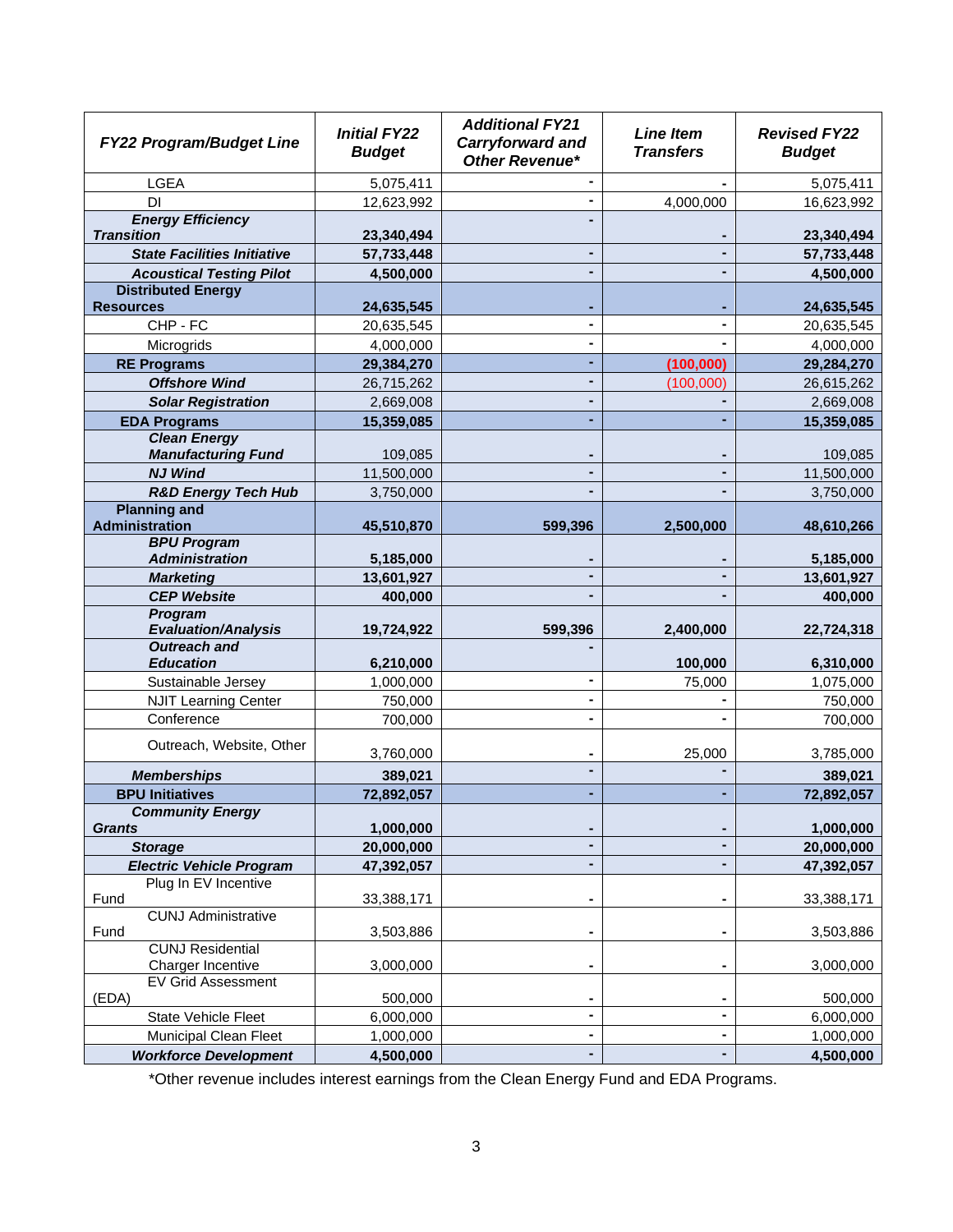## **PROPOSED BUDGET REVISIONS**

### **Allocations and Rationale**

### *Proposed Increases*

Staff proposes to increase the budgets for the programs and initiatives below for the following amounts and reasons:

| <b>Program</b>                 | Reason(s)                                                                                                                                                                                         | <u>Amount in \$</u>                                                          |
|--------------------------------|---------------------------------------------------------------------------------------------------------------------------------------------------------------------------------------------------|------------------------------------------------------------------------------|
| <b>RNC</b>                     | Budget adjusted to reflect updated forecast of participation<br>levels                                                                                                                            | 1,500,000                                                                    |
| <b>EE</b> Products             | Budget adjusted to reflect updated forecast to cover<br>additional applications prior to the closure of the program                                                                               | 100,000                                                                      |
| DI                             | Budget adjusted to reflect updated forecast of existing<br>commitments                                                                                                                            | 4,000,000                                                                    |
| Program<br>Evaluation/Analysis | The increased budget will ensure adequate funding is<br>available to the NJCEP to continue to support the<br>development and implementation of the goals established<br>in the Energy Master Plan | 2,999,396<br>(Includes 599,396 in<br><b>Additional FY21</b><br>Carryforward) |
| Sustainable Jersey             | Provide technical assistance to municipalities across the<br>state on community energy planning grants                                                                                            | 75,000                                                                       |
| Outreach, Website, Other       | Additional outreach initiatives                                                                                                                                                                   | 25,000                                                                       |

### *Proposed Deductions*

Staff proposes to decrease the budgets for the programs below for the following amounts and reasons:

| <b>Program</b>              | Reason(s)                                                                              | Amount in \$ |
|-----------------------------|----------------------------------------------------------------------------------------|--------------|
| <b>Residential Retrofit</b> | Budget adjusted to reflect updated forecast of participation<br>levels                 | 2,000,000    |
| C&I Buildings               | Budget adjusted to reflect updated forecast of participation<br>levels                 | 6,000,000    |
| Offshore Wind               | This funding was anticipated to be utilized in FY22 but will<br>not be spent this year | 100,000      |

### *Comfort Partners Program Budget Reallocation*

Staff is recommending a reallocation within the Comfort Partners Program budget amongst the previously approved allocations to each utility. The total budget for the Comfort Partners program will remain unchanged. The reallocation is being proposed as a result of the fluctuation of program demand in response to current participation rates. Some service areas have experienced an influx of work compared to original forecasts, while others have seen a slight reduction. To ensure the continuity of the Comfort Partners program, this request of budget reallocation amongst the utilities will ensure that the impacted program contractors can continue their work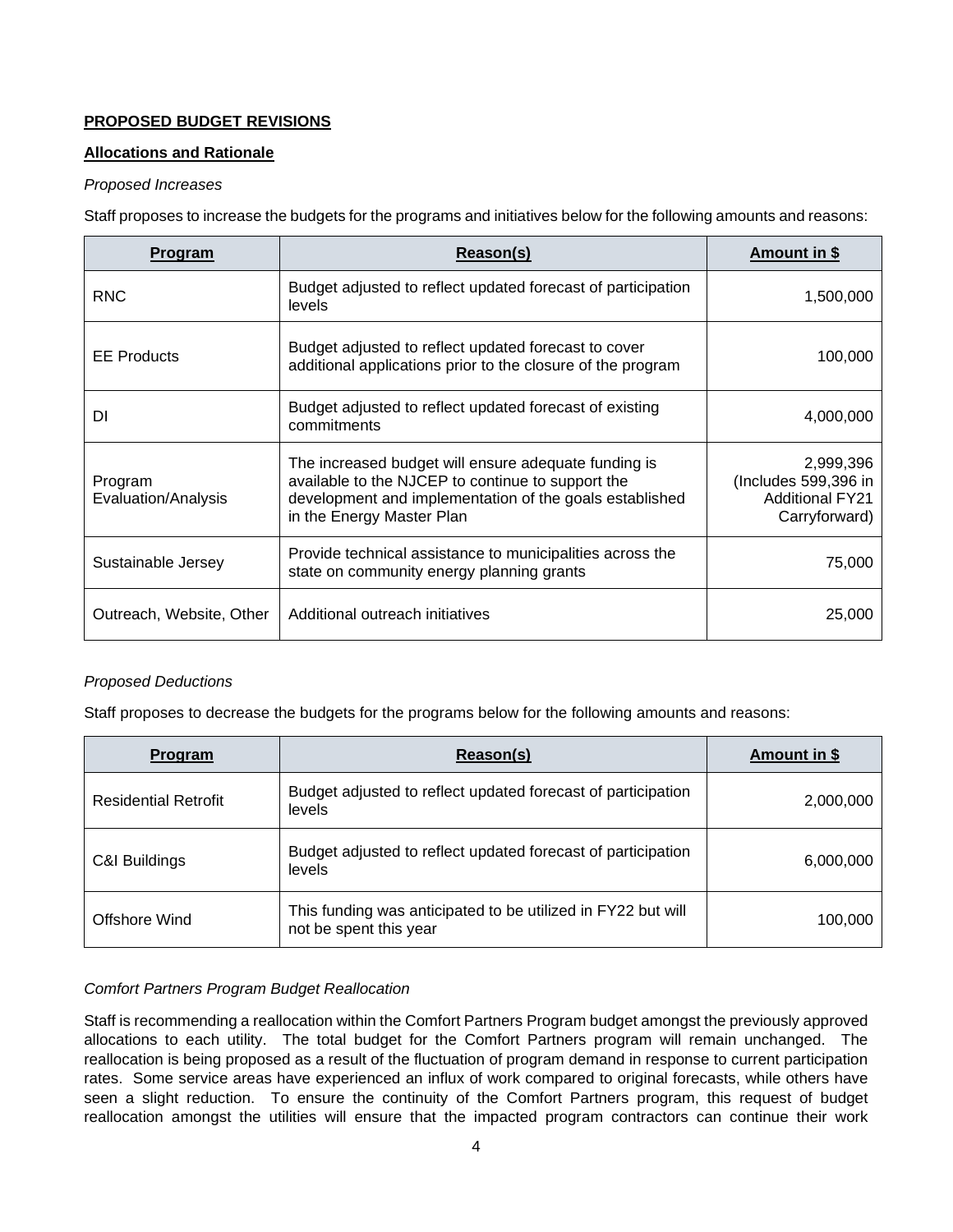unimpeded. This budget change would align the Comfort Partners' budgets to ensure that funds are properly allocated in needed utility territories and to ensure that all funding will be utilized.

| <b>FY22 Approved Comfort Partners Budget</b> |                 |                                                   |                                                                 |                 |                                                                           |                                                          |                                           |                                                 |
|----------------------------------------------|-----------------|---------------------------------------------------|-----------------------------------------------------------------|-----------------|---------------------------------------------------------------------------|----------------------------------------------------------|-------------------------------------------|-------------------------------------------------|
|                                              |                 | <b>Admin and</b><br>Program<br><b>Development</b> | Sales,<br>Marketing,<br><b>Call Centers,</b><br><b>Web Site</b> | <b>Training</b> | Rebates,<br><b>Grants and</b><br><b>Other Direct</b><br><b>Incentives</b> | Rebate<br>Processing,<br>Inspections,<br><b>Other QC</b> | <b>Evaluation</b><br>&<br><b>Research</b> | <b>Contractor</b><br>Perf.<br><b>Incentives</b> |
| <b>ACE</b>                                   | \$2,142,357.00  | \$256,671.00                                      | \$36,949.00                                                     | \$34,999.00     | \$1,713,665.00                                                            | \$100,073.00                                             | \$0.00                                    | \$0.00                                          |
| <b>JCP&amp;L</b>                             | \$5,049,929.00  | \$573,738.00                                      | \$122,354.00                                                    | \$84,354.00     | \$4,061,286.00                                                            | \$195,197.00                                             | \$13,000.00                               | \$0.00                                          |
| <b>PSE&amp;G-Elec</b>                        | \$9,065,255.00  | \$496,255.00                                      | \$250,538.00                                                    | \$225,517.00    | \$7,749,798.00                                                            | \$343,147.00                                             | \$0.00                                    | \$0.00                                          |
| <b>RECO</b>                                  | \$430,000.00    | \$71,000.00                                       | \$16,000.00                                                     | \$16,000.00     | \$300,000.00                                                              | \$27,000.00                                              | \$0.00                                    | \$0.00                                          |
| <b>NJNG</b>                                  | \$5,741,406.00  | \$344,308.00                                      | \$115,609.00                                                    | \$108,942.00    | \$4,980,438.00                                                            | \$192,109.00                                             | \$0.00                                    | \$0.00                                          |
| Elizabethtown                                | \$3,372,793.00  | \$243,576.00                                      | \$68,557.00                                                     | \$64,789.00     | \$2,854,776.00                                                            | \$141,095.00                                             | \$0.00                                    | \$0.00                                          |
| PSE&G-Gas                                    | \$16,795,335.00 | \$802,178.00                                      | \$440,140.00                                                    | \$387,608.00    | \$14,591,355.00                                                           | \$574,054.00                                             | \$0.00                                    | \$0.00                                          |
| <b>SJG</b>                                   | \$3,332,925.00  | \$339,251.00                                      | \$62,970.00                                                     | \$60,233.00     | \$2,762,587.00                                                            | \$107,884.00                                             | \$0.00                                    | \$0.00                                          |
| <b>TOTAL</b>                                 | \$45,930,000.00 | \$3,126,977.00                                    | \$1,113,117.00                                                  | \$982,442.00    | \$39,013,905.00                                                           | \$1,680,559.00                                           | \$13,000.00                               | \$0.00                                          |
| PSE&G-<br>Combined                           | \$25,860,590.00 | \$1,298,433.00                                    | \$690,678.00                                                    | \$613,125.00    | \$22,341,153.00                                                           | \$917,201.00                                             | \$0.00                                    | \$0.00                                          |

| <b>FY22 Proposed Comfort Partners Reallocations</b> |                 |                                                   |                                                                 |                 |                                                                           |                                                          |                                 |                                                 |  |
|-----------------------------------------------------|-----------------|---------------------------------------------------|-----------------------------------------------------------------|-----------------|---------------------------------------------------------------------------|----------------------------------------------------------|---------------------------------|-------------------------------------------------|--|
|                                                     |                 | <b>Admin and</b><br>Program<br><b>Development</b> | Sales,<br>Marketing.<br><b>Call Centers,</b><br><b>Web Site</b> | <b>Training</b> | Rebates,<br><b>Grants and</b><br><b>Other Direct</b><br><b>Incentives</b> | Rebate<br>Processing.<br>Inspections,<br><b>Other QC</b> | <b>Evaluation</b><br>& Research | <b>Contractor</b><br>Perf.<br><b>Incentives</b> |  |
| <b>ACE</b>                                          | \$2,128,476.00  | \$256,671.00                                      | \$36,949.00                                                     | \$34,999.00     | \$1,713,665.00                                                            | \$86,192.00                                              | \$0.00                          | \$0.00                                          |  |
| <b>JCP&amp;L</b>                                    | \$5,049,929.00  | \$573,738.00                                      | \$122,354.00                                                    | \$84,354.00     | \$4,061,286.00                                                            | \$195,197.00                                             | \$13,000.00                     | \$0.00                                          |  |
| <b>PSE&amp;G-Elec</b>                               | \$10,344,235.00 | \$519,373.00                                      | \$276,271.00                                                    | \$245,250.00    | \$8,936,461.00                                                            | \$366,880.00                                             | \$0.00                          | \$0.00                                          |  |
| <b>RECO</b>                                         | \$430,000.00    | \$71,000.00                                       | \$16,000.00                                                     | \$16,000.00     | \$300,000.00                                                              | \$27,000.00                                              | \$0.00                          | \$0.00                                          |  |
| <b>NJNG</b>                                         | \$5,741,406.00  | \$344,308.00                                      | \$115,609.00                                                    | \$108,942.00    | \$4,980,438.00                                                            | \$192,109.00                                             | \$0.00                          | \$0.00                                          |  |
| Elizabethtown                                       | \$3,372,793.00  | \$243,576.00                                      | \$68,557.00                                                     | \$64,789.00     | \$2,854,776.00                                                            | \$141,095.00                                             | \$0.00                          | \$0.00                                          |  |
| PSE&G-Gas                                           | \$15,516,355.00 | \$779,060.00                                      | \$414,407.00                                                    | \$367,875.00    | \$13,404,692.00                                                           | \$550,321.00                                             | \$0.00                          | \$0.00                                          |  |
| <b>SJG</b>                                          | \$3,346,806.00  | \$334,583.00                                      | \$62,970.00                                                     | \$60,233.00     | \$2,762,587.00                                                            | \$126,433.00                                             | \$0.00                          | \$0.00                                          |  |
| <b>TOTAL</b>                                        | \$45,930,000.00 | \$3,122,309.00                                    | \$1,113,117.00                                                  | \$982,442.00    | \$39,013,905.00                                                           | \$1,685,227.00                                           | \$13,000.00                     | \$0.00                                          |  |
| PSE&G-<br>Combined                                  | \$25,860,590.00 | \$1,298,433.00                                    | \$690,678.00                                                    | \$613,125.00    | \$22,341,153.00                                                           | \$917,201.00                                             | \$0.00                          | \$0.00                                          |  |